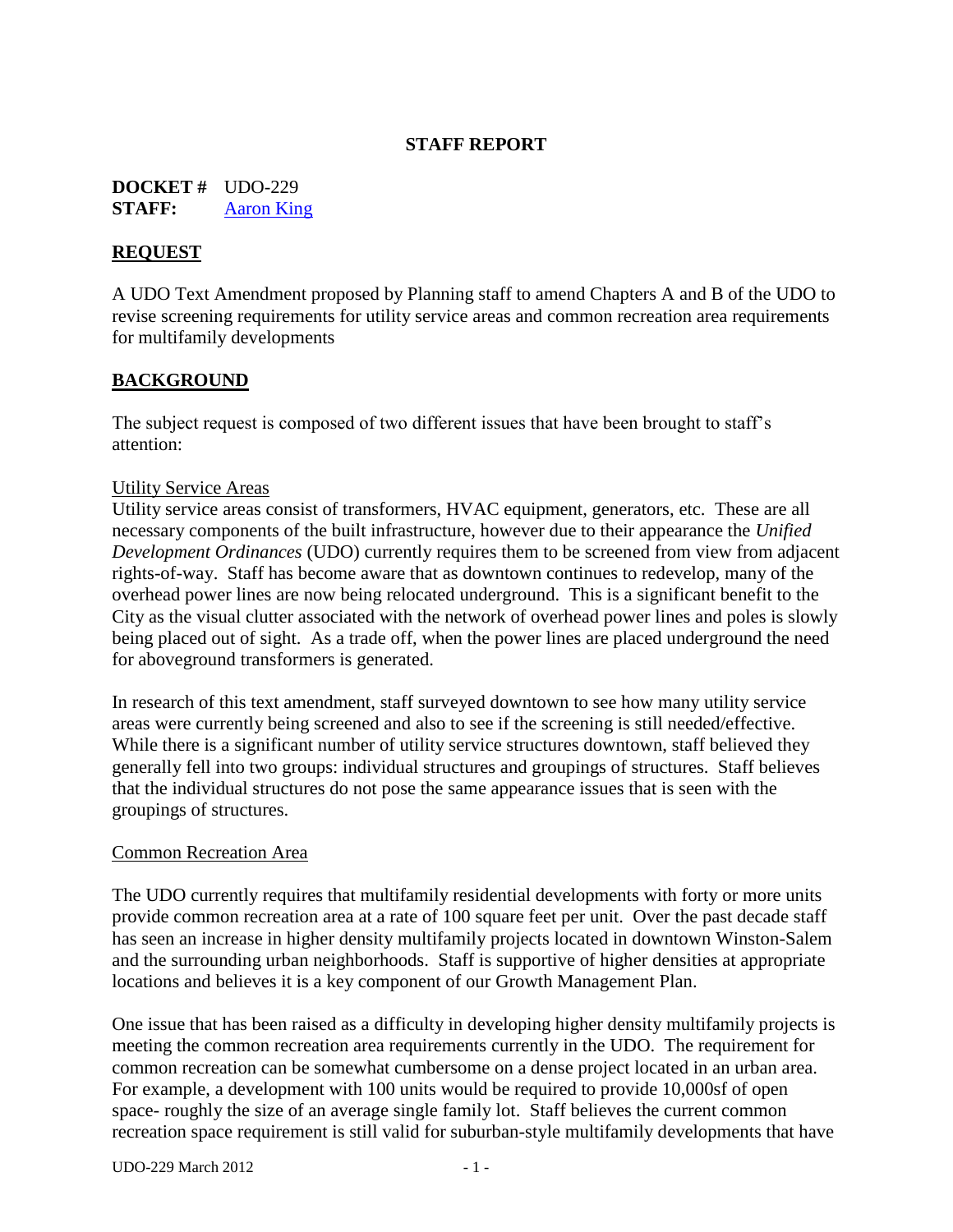more land to accommodate said development. However, staff believes that it's appropriate to reduce the current requirement for dense, urban multifamily projects. Generally, in the urban neighborhoods surrounding downtown Winston-Salem, there is a greater number of parks, recreation centers, sidewalks, and greenways that already serve to provide recreation opportunities to residents in those areas. Additionally, a number of these urban residential developments provide other types of recreational space, or fitness opportunities such as rooftop decks, fitness or exercise rooms, pools, or other indoor amenities.

# **ANALYSIS**

Staff believes that both issues merit revisions to the UDO. They are both a product of increased interest in Winston-Salem's downtown and surrounding urban areas.

With respect to utility service areas, staff proposes to exempt individual structures from the current screening requirements for two reasons: (1) staff believes these individual structures are not an unattractive nuisance, rather they are part of the urban infrastructure that is common to downtowns; and (2) some of the allowed screening measures are likely to look worse than the individual structure they are screening. Staff does believe the groupings of utility structures need to be addressed, but not by completely screening them from view. Rather, minimal evergreen shrub plantings go a long way to softening the appearance of multiple structures.

For the issue involving urban residential common recreation areas, staff feels that a reduction in required common recreation area from 100sf per unit to 50sf per unit is appropriate under certain circumstances. Projects located in Growth Management Areas (GMA) 1 (City/Town Centers) and 2 (Urban Neighborhoods) with densities of twenty dwelling units per acre or higher appear to be a reasonable threshold for reducing said requirement. These are likely going to be projects with structured/underground parking where buildings cover the vast majority of the site, leaving little opportunity to provide common recreation areas.

# **RECOMMENDATION**

# **APPROVAL**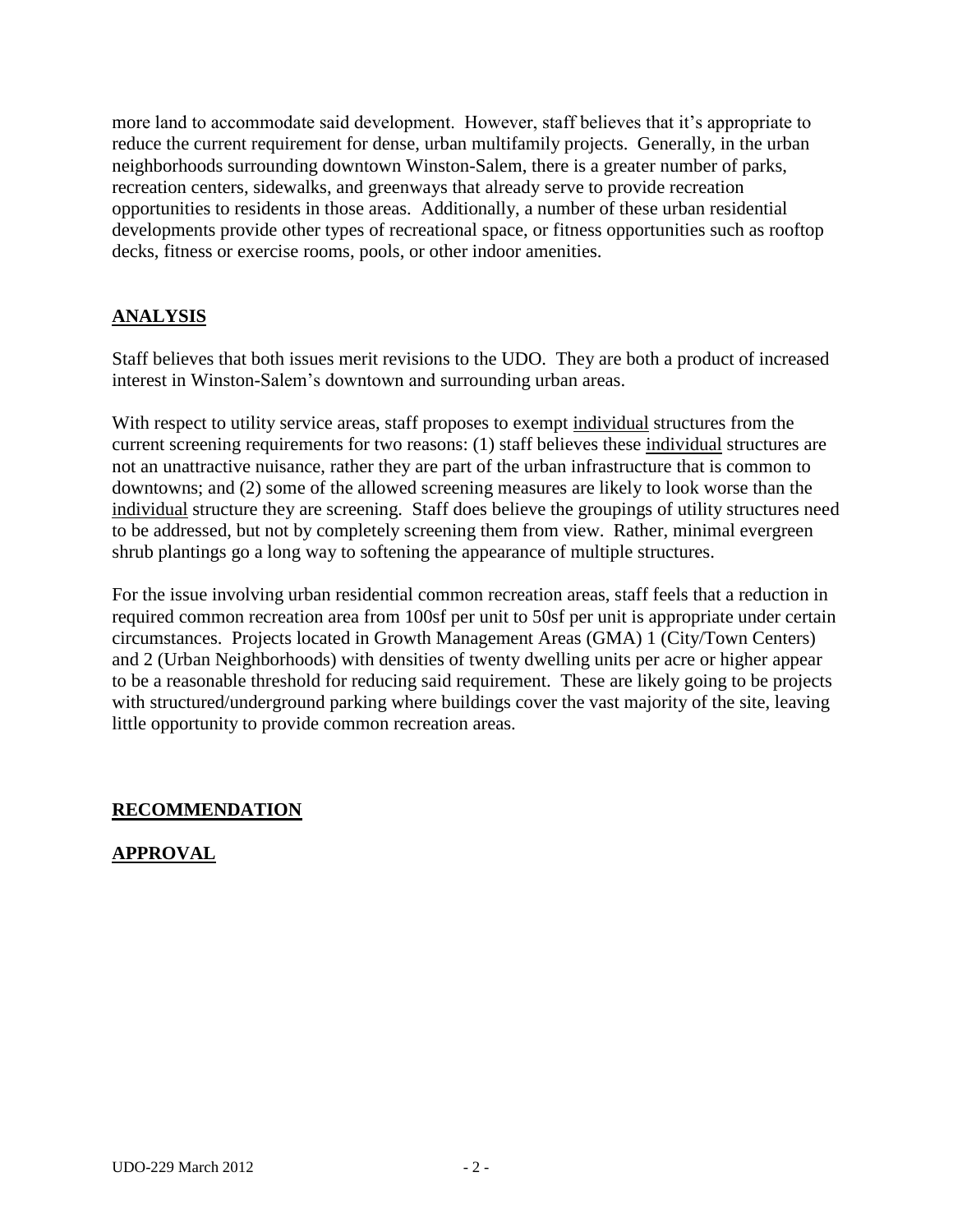# **CITY-COUNTY PLANNING BOARD PUBLIC HEARING MINUTES FOR UDO-229 MARCH 8, 2012**

Aaron King presented the staff report.

### **PUBLIC HEARING**

FOR: None

AGAINST: None

#### **WORK SESSION**

MOTION: Clarence Lambe moved approval of the zoning text amendment. SECOND: Wesley Curtis VOTE: FOR: Wesley Curtis, Arnold King, Clarence Lambe, Barry Lyons, Lynne Mitchell, Paul Mullican, Brenda Smith, Allan Younger AGAINST: None

EXCUSED: None

NOTE: Due to some confusion about this item the request will be revisited at the next Planning Board Work Session.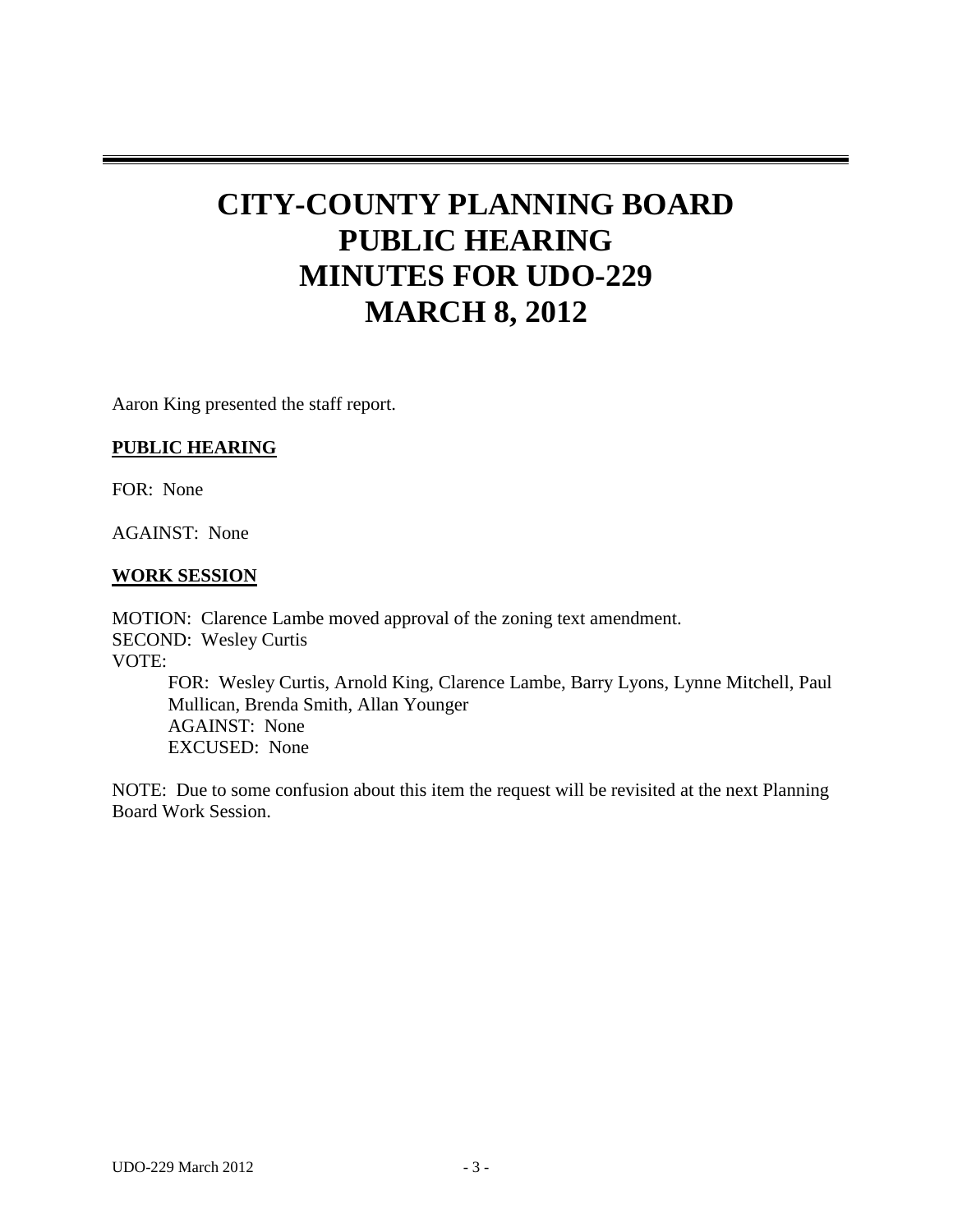## **UDO-229 AN ORDINANCE PROPOSED BY CITY-COUNTY PLANNING STAFF AMENDING CHAPTERS A AND B OF THE** *UNIFIED DEVELOPMENT ORDINANCES* **(UDO) TO REVISE: (1) SCREENING REQUIREMENTS FOR UTILITY SERVICE AREAS; AND, (2) COMMON RECREATION AREA REQUIREMENTS FOR MULTIFAMILY DEVELOPMENTS.**

Be it ordained by the \_\_\_\_\_\_\_\_\_\_\_\_\_\_\_ of the \_\_\_\_\_\_\_\_\_\_\_\_\_\_\_\_\_\_, North Carolina, that the *Unified Development Ordinances* is hereby amended as follows:

**Section 1.** Chapter A, Article II of the UDO is amended as follows:

# **Chapter A – Definitions Ordinance Article II – Definitions**

**RECREATION AREA, COMMON.** An area of open space or other recreational areas (indoor or outdoor) which is are required in certain types of developments for active or passive recreational uses.

**Section 2.** Chapter B, Article II of the UDO is amended as follows:

# **Chapter B - Zoning Ordinance Article II – Zoning Districts, Official Zoning Maps and Uses**

# **3-4 LANDSCAPING AND TREE PRESERVATION STANDARDS**

# **3-4.6 UTILITY SERVICE AREA SCREENING STANDARDS (W)**

### **(A) Applicability**

Utility service area structures built after the adoption of this Ordinance are required to be screened from street rights-of-way or vehicular rights-of-way, whether or not it may provide access to the site, provided that said structures have vertical dimensions exceeding five (5) feet or horizontal dimensions in excess of five (5) feet, and are located less than one hundred (100) feet from the nearest street rightof-way.

Utility service area structures built after the adoption of this Ordinance shall meet the following screening requirements: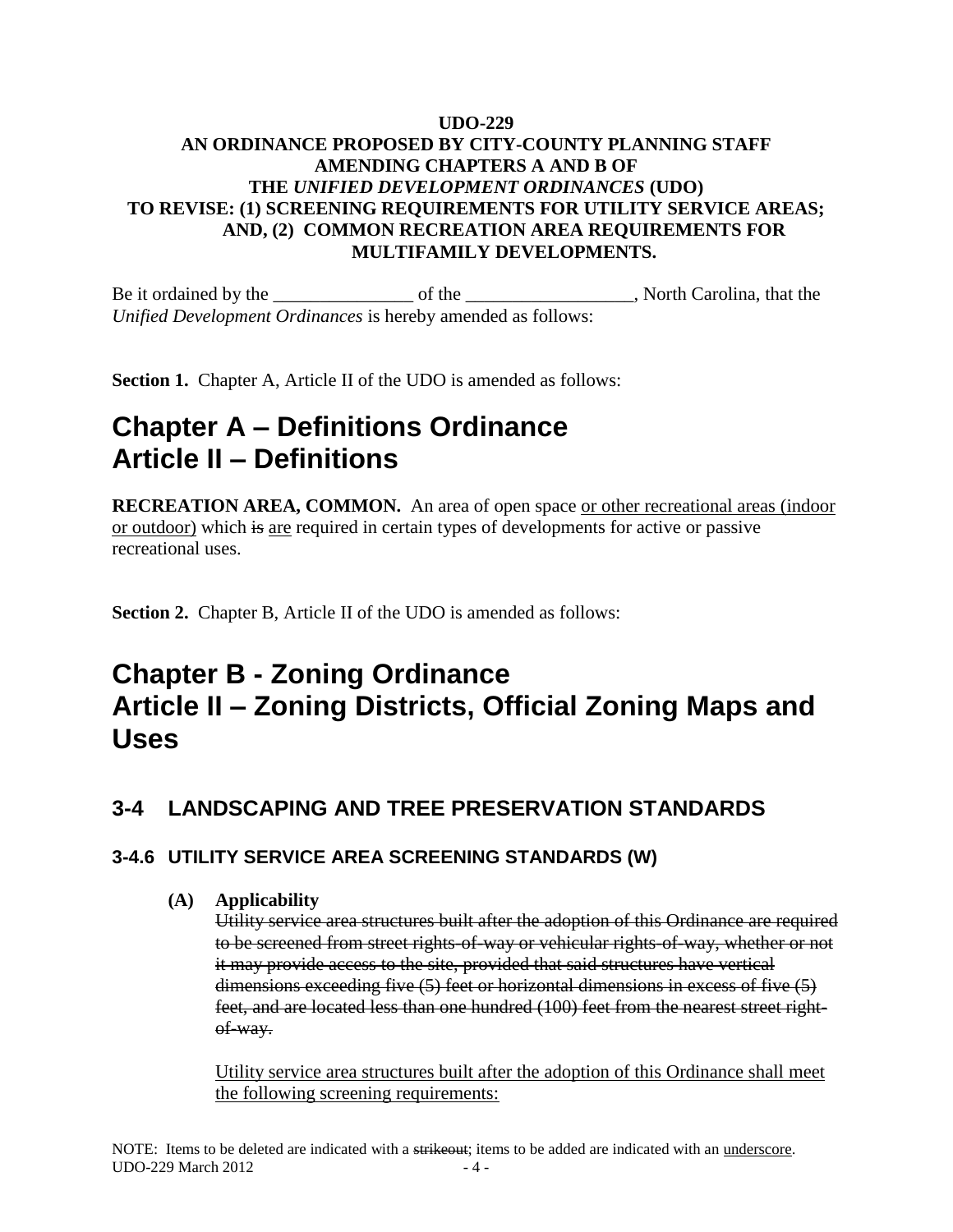- (1) Individual Structures. Individual utility service area structures shall be exempt from screening requirements.
- (2) Multiple Structures/Groupings of Structures in GMA 1. Two or more utility service area structures located/grouped within ten (10) feet of each other (measured structure-to-structure), located within GMA 1, and located less than one hundred (100) feet from the nearest street right-of-way shall be exempt from the screening requirements of Section 3-4.6(B). However, a row of evergreen shrubs which have a minimum installation height of eighteen (18) inches and shall be spaced no more than thirty-six (36) inches, edge to edge shall be planted around the sides of the structure that are not used to access the inside of the structure. Groupings of utility service area structures that adjoin a building shall not be required to provide plantings between said utility service area and the building.
- (3) Multiple Structures/Groupings of Structures in GMA's 2,3,4 & 5. Two or more utility service area structures located grouped within ten (10) feet of each other (measured structure-to-structure), located within GMA's 2,3,4, & 5, and located less than one hundred (100) feet from the nearest street rightof-way shall meet the screening requirements of Section 3-4.6(B).

# **(B) Screening**

Where screening for utility service areas is not provided by an intervening building, said screening may be accomplished by locally adapted evergreen or deciduous plantings or an opaque fence or wall.

- **(1) Installation Height.** Plantings shall have a minimum installation height of eighteen (18) inches, be spaced no more than eighteen (18) inches, edge to edge, and be expected to reach a height and width equal to or greater than the utility service structures that are being screened.
- **(2) Fences or Walls.** Fences or walls shall be opaque, of masonry, stone, or wooden material, or of the same material as that of the principal building, if applicable, and of a height and width equal to or greater than the utility service structures that are being screened.

# **(C) Responsible Party**

Screening for utility service areas in a street right-of-way is to be installed by the utility or party who installed the service; in all other instances the property owners shall install required screening. Where screening for public utility service areas is to be provided by private property owners, such screening shall be installed only after consultation with the utility who owns the device to be concealed. No screening shall be installed that would impair the safe operations, maintenance, or function of the utility equipment.

# **3-6 COMMON RECREATION AREAS**

NOTE: Items to be deleted are indicated with a strikeout; items to be added are indicated with an underscore.  $\text{UDO-229 March } 2012$   $-5$  -